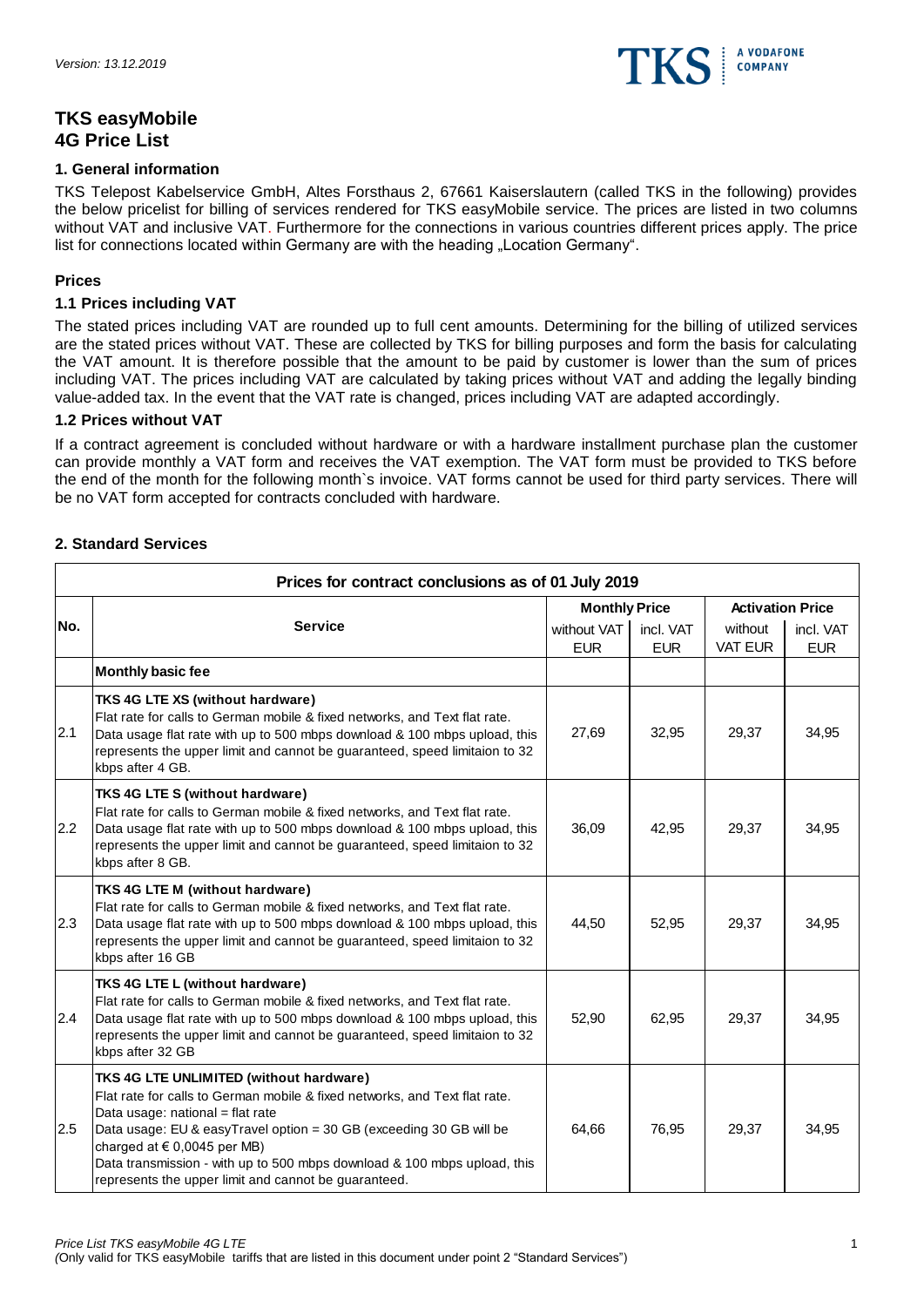

| Prices for contract conclusions as of 01 July 2019<br><b>Monthly Price</b><br><b>Activation Price</b><br>No.<br><b>Service</b><br>without VAT<br>incl. VAT<br>incl. VAT<br>without VAT<br><b>EUR</b><br><b>EUR</b><br><b>EUR</b><br><b>EUR</b><br>Monthly basic fee<br>4G LTE Data Nat S (without hardware) |                                                                                                                                                                                                                                                                                                          |       |       |       |       |  |  |
|-------------------------------------------------------------------------------------------------------------------------------------------------------------------------------------------------------------------------------------------------------------------------------------------------------------|----------------------------------------------------------------------------------------------------------------------------------------------------------------------------------------------------------------------------------------------------------------------------------------------------------|-------|-------|-------|-------|--|--|
|                                                                                                                                                                                                                                                                                                             |                                                                                                                                                                                                                                                                                                          |       |       |       |       |  |  |
|                                                                                                                                                                                                                                                                                                             |                                                                                                                                                                                                                                                                                                          |       |       |       |       |  |  |
|                                                                                                                                                                                                                                                                                                             |                                                                                                                                                                                                                                                                                                          |       |       |       |       |  |  |
| 2.6                                                                                                                                                                                                                                                                                                         | Data tariff (only for data usage)<br>Data usage flat rate with a download speed of up to 500<br>mbps and an upload of up to 100 mbps, speed limitation<br>to 64 kbps after 2 GB                                                                                                                          | 16,76 | 19,95 | 29,37 | 34,95 |  |  |
| 2.7                                                                                                                                                                                                                                                                                                         | 4G LTE Data Nat M (without hardware)<br>Data tariff (only for data usage)<br>Data usage flat rate with a download speed of up to 500<br>mbps and an upload of up to 100 mbps, speed limitation<br>to 64 kbps after 5 GB                                                                                  | 20,97 | 24,95 | 29,37 | 34,95 |  |  |
| 2.8                                                                                                                                                                                                                                                                                                         | 4G LTE Data Nat L (without hardware)<br>Data tariff (only for data usage)<br>Data usage flat rate with a download speed of up to 500<br>mbps and an upload of up to 100 mbps, speed limitation<br>to 64 kbps after 12 GB                                                                                 | 25,17 | 29,95 | 29,37 | 34,95 |  |  |
| 2.9                                                                                                                                                                                                                                                                                                         | 4G LTE Data Nat XL (without hardware)<br>Data tariff (only for data usage)<br>Data usage flat rate with a download speed of up to 500<br>mbps and an upload of up to 100 mbps, speed limitation<br>to 64 kbps after 20 GB                                                                                | 33,57 | 39,95 | 29,37 | 34,95 |  |  |
| 2.10                                                                                                                                                                                                                                                                                                        | 4G LTE Data Int M (without hardware)<br>Data tariff (only for data usage)<br>Data usage flat rate with a download speed of up to 500<br>mbps and an upload of up to 100 mbps, speed limitation<br>to 64 kbps after 16 GB                                                                                 | 33,57 | 39,95 | 29,37 | 34,95 |  |  |
| 2.10                                                                                                                                                                                                                                                                                                        | 4G LTE Data Int L (without hardware)<br>Data tariff (only for data usage)<br>Data usage flat rate with a download speed of up to 500<br>mbps and an upload of up to 100 mbps, speed limitation<br>to 64 kbps after 32 GB                                                                                 | 41,98 | 49,95 | 29,37 | 34,95 |  |  |
| 2.11                                                                                                                                                                                                                                                                                                        | 4G LTE Data Int Max (without hardware)<br>Data tariff (only for data usage)<br>Data usage: national = flat rate and $EU = 30 GB$<br>(exceeding 30 GB will be charged at € 0,0054 per MB)<br>with up to 500 mbps download & 100 mbps upload, this<br>represents the upper limit and cannot be guaranteed. | 75,59 | 89,95 | 29,37 | 34,95 |  |  |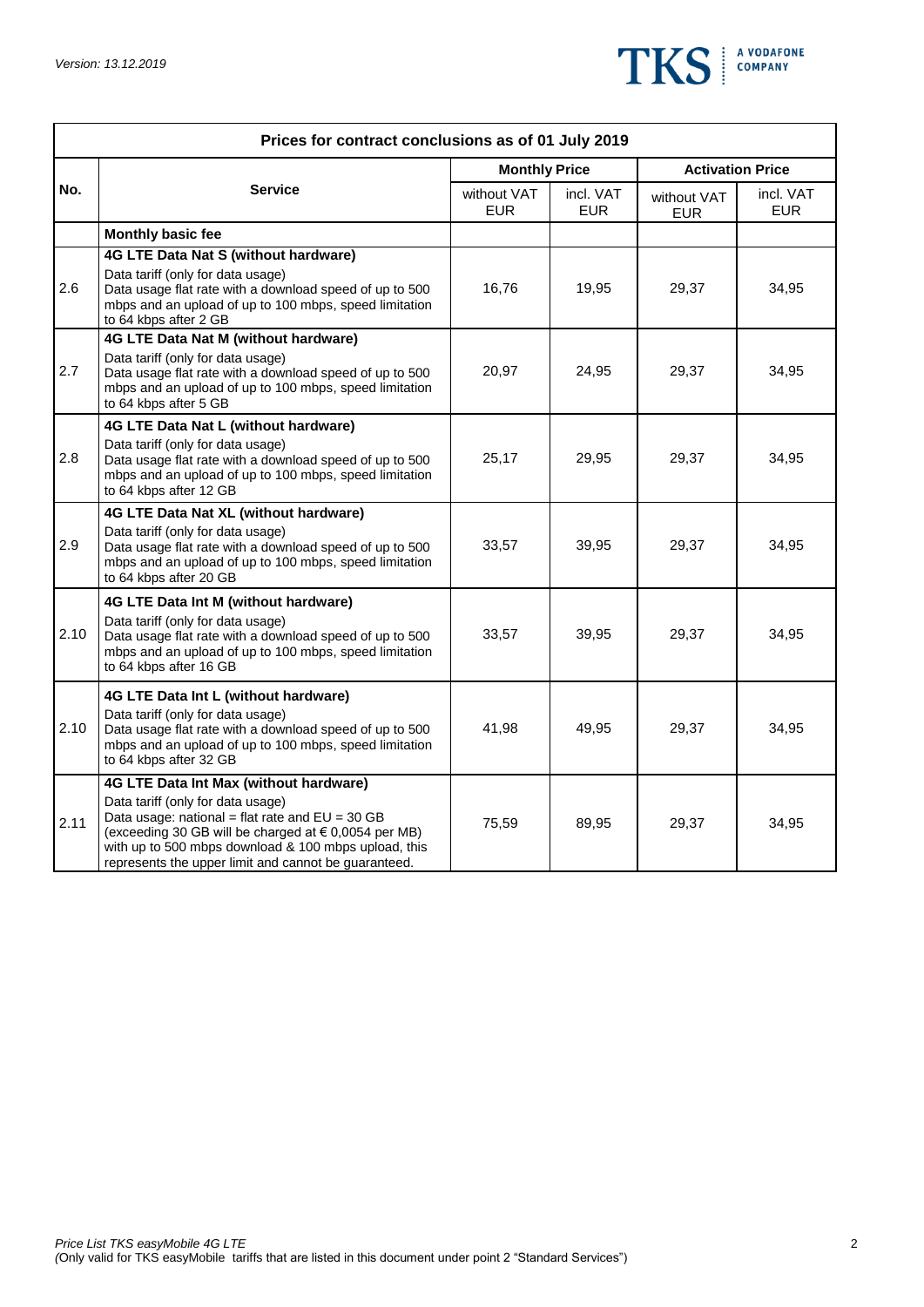

## **3. Additional Options**

|       |                                                                                                                                                                                                                                                                                                                                                                                                                                                 |             | <b>Price</b> | <b>Activation Price</b> |            |  |  |
|-------|-------------------------------------------------------------------------------------------------------------------------------------------------------------------------------------------------------------------------------------------------------------------------------------------------------------------------------------------------------------------------------------------------------------------------------------------------|-------------|--------------|-------------------------|------------|--|--|
| No.   | <b>Service</b>                                                                                                                                                                                                                                                                                                                                                                                                                                  | without VAT | incl. VAT    | without VAT             | incl. VAT  |  |  |
|       |                                                                                                                                                                                                                                                                                                                                                                                                                                                 | <b>EUR</b>  | <b>EUR</b>   | <b>EUR</b>              | <b>EUR</b> |  |  |
| 3.1   | GigaPass* (Only available with 4G LTEXS-L service plans)                                                                                                                                                                                                                                                                                                                                                                                        |             |              |                         |            |  |  |
|       | 3.1.1 Chat Pass, monthly                                                                                                                                                                                                                                                                                                                                                                                                                        | 4,20        | 5,00         | 0,00                    | 0,00       |  |  |
|       | 3.1.2 Social Pass, monthly                                                                                                                                                                                                                                                                                                                                                                                                                      | 4,20        | 5,00         | 0,00                    | 0,00       |  |  |
|       | 3.1.3 Music Pass, monthly                                                                                                                                                                                                                                                                                                                                                                                                                       | 4,20        | 5,00         | 0,00                    | 0,00       |  |  |
|       | Video Pass, monthly                                                                                                                                                                                                                                                                                                                                                                                                                             |             |              |                         |            |  |  |
|       | 3.1.4 (Not available with: 4G LTE XS, 4G LTE S-activated before                                                                                                                                                                                                                                                                                                                                                                                 | 8,40        | 10,00        | 0,00                    | 0,00       |  |  |
|       | 2019 or UNLIMITED tariff plan)                                                                                                                                                                                                                                                                                                                                                                                                                  |             |              |                         |            |  |  |
| 3.2   | SpeedUp ** (Not available for 4G LTE UNLIMITED & Data<br>service plans)                                                                                                                                                                                                                                                                                                                                                                         |             |              |                         |            |  |  |
| 3.2.1 | SpeedUp 1 GB, monthly                                                                                                                                                                                                                                                                                                                                                                                                                           | 5,84        | 6,95         | 0,00                    | 0,00       |  |  |
|       | 3.2.2 SpeedUp 3 GB, monthly                                                                                                                                                                                                                                                                                                                                                                                                                     | 12,56       | 14,95        | 0,00                    | 0,00       |  |  |
| 3.2.3 | SpeedUp 6 GB, monthly                                                                                                                                                                                                                                                                                                                                                                                                                           | 20,97       | 24,95        | 0,00                    | 0,00       |  |  |
| 3.3   | SpeedFlex***                                                                                                                                                                                                                                                                                                                                                                                                                                    |             |              |                         |            |  |  |
| 3.3.1 | SpeedFlex 250 - 250 additional MB with unlimited speed                                                                                                                                                                                                                                                                                                                                                                                          | 2,52        | 3,00         | 0,00                    | 0,00       |  |  |
| 3.3.2 | SpeedFlex 500 - 500 additional MB with unlimited speed                                                                                                                                                                                                                                                                                                                                                                                          | 4,20        | 5,00         | 0.00                    | 0,00       |  |  |
| 3.3.3 | SpeedFlex 1 - 1 additional GB with unlimited speed                                                                                                                                                                                                                                                                                                                                                                                              | 8,40        | 10,00        | 0,00                    | 0.00       |  |  |
|       | easyConnect Global Option**** (Not available for Data<br>service plans)                                                                                                                                                                                                                                                                                                                                                                         |             |              |                         |            |  |  |
| 3.4   | This option provides over the myTKS App a calling flat rate<br>to selected countries (refer to TKS easyConnect price list).                                                                                                                                                                                                                                                                                                                     | 12,56       | 14,95        | 0,00                    | 0.00       |  |  |
|       | * Only available w ith TKS 4G LTE XS - L tariffs (not available for 4G LTE UNLIMITED or Data plans).<br>The GigaPass options starts on the requested date and ends w ith the termination of mobile contract. The GigaPass options can not be<br>canceled without cancelling the entire mobile contract.<br>The GigaPasses have their own data volume budget for usage in EU-Abroad. Lichtenstein, Norway, and Island. The budget consists of 39 |             |              |                         |            |  |  |

\* Only available with TKS 4G LTE XS - L tariffs (not available for 4G LTE UNLIMITED or Data plans).<br>The GigaPass options starts on the requested date and ends with the termination of mobile contract. The GigaPass options c

budget they will be informed via text. After the complete budget of 39 GB has been reached the included tariff volume will be used for any further usage in EU-Abroad, Lichtenstein, Norw ay, and Island for the present billi GB per billing cycle for all free and additional (fee-based) passes together. The customer receives the GigaPass roaming information via<br>text by entry into an EU (also Lichtenstein, Norw ay, and Island) foreign country. Af The GigaPasses have their own data volume budget for usage in EU-Abroad, Lichtenstein, Norw ay, and Island. The budget consists<br>GB per billing cycle for all free and additional (fee-based) passes together. The customer rec but Gale is the interest the interest of 39 GB has been text. The GigaPasses have their own data volume budget for usage in EU-Abroad, Lichtenstein, Norw ay, and Island. The budget consists of 39 GB per billing cycle for a text by entry into an EU (also Lichtenstein, Norw ay, and Island) foreign country. After the customer has used 80% of the GigaPass

termination of mobile contract. The SpeedUp option can not be canceled w ithout cancelling the entire mobile contract. The unused data w ill expire at the end of the billing cycle and w ill not rollover to the next billing cycle..

\*\*\* Only availbale w ith TKS 4G LTE XS - L tariffs.

The SpeedFlex are options that can only be booked by the customer after the 100% of the data volume has been used. The customer can book the option by replying to the 90% w arning text or by sending the desired data volume ("250", "500", or "1") per text to 70997.

\*\*\*\* Only available w ith TKS 4G LTE service plans . Not available for Data service plans.

of charge according to the fair use policy.

With the easyConnect Mobile Global option all easyConnect Global countries (landlines and certain mobile connections), can be called free<br>of charge according to the fair use policy.<br>The fair use policy permits a maximum to The fair use policy permits a maximum total talk time (incoming & outgoing calls) of 20,000 min per month over the myTKS App. After 4<br>hours of continuous use the connection w ill automatically be disconnected. Price for ex at standard Global rates (refer to easyConnect price list). hours of continuous use the connection will automatically be disconnected. Price for exceeding included fair use budget will be charged<br>at standard Global rates (refer to easyConnect price list).<br>The myTKS App will be term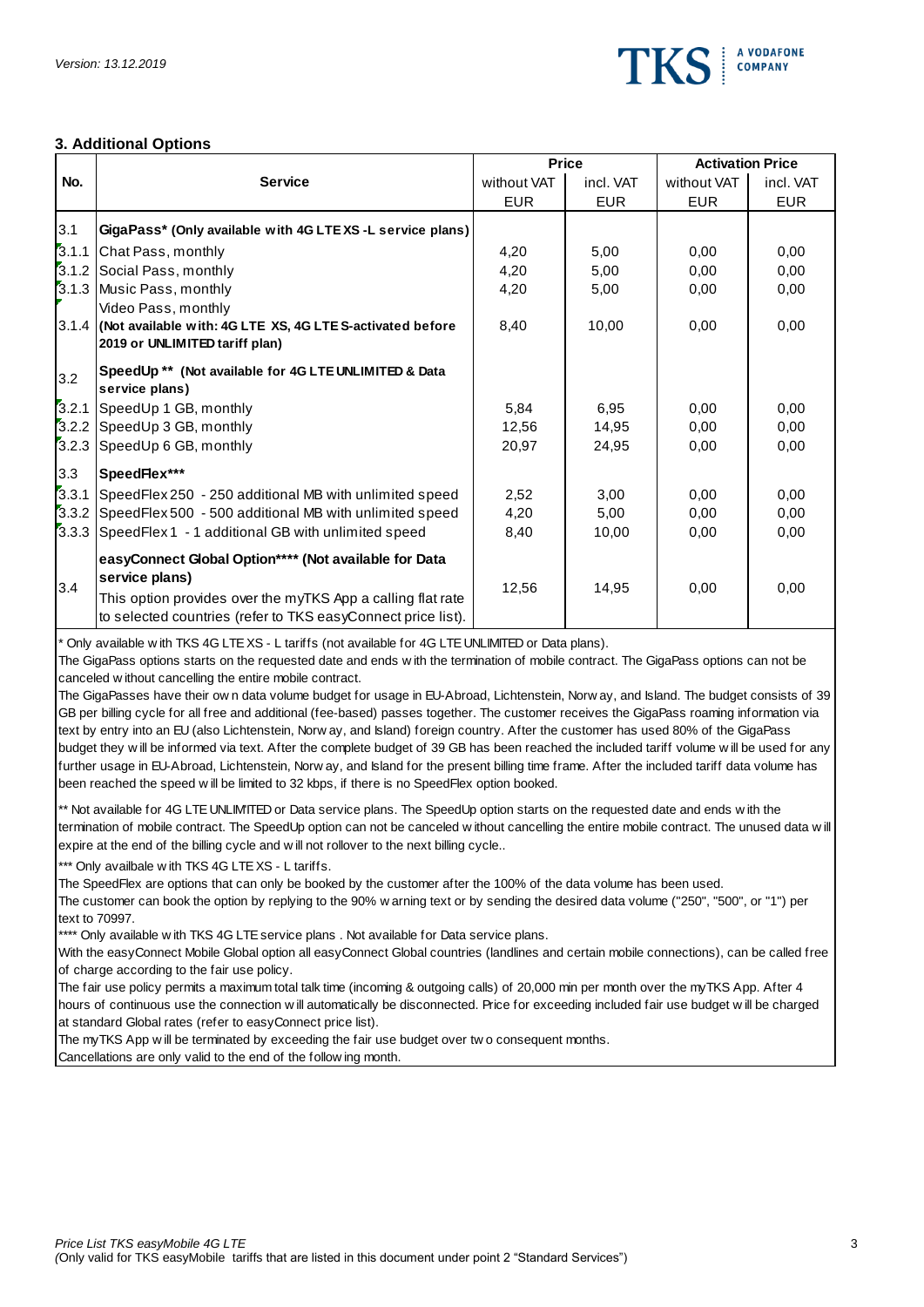

# **4. Services**

|      |                                                                                          | <b>Monthly Price</b> |            | <b>Activation Price</b> |            |
|------|------------------------------------------------------------------------------------------|----------------------|------------|-------------------------|------------|
| No.  | <b>Service</b>                                                                           | without VAT          | incl. VAT  | without VAT             | incl. VAT  |
|      |                                                                                          | <b>EUR</b>           | <b>EUR</b> | <b>EUR</b>              | <b>EUR</b> |
| 4.1  | <b>Activation Rates</b><br>Upgrade to a higher monthly plan                              |                      |            |                         | 0,00       |
|      |                                                                                          | 0,00                 | 0.00       | 0,00                    |            |
| 4.2  | Downgrade to a lower monthly plan                                                        | 0,00                 | 0,00       | 67,23                   | 80,00      |
| 4.3  | Portfolio change - Processing Fee (TeM)                                                  | 0,00                 | 0,00       | 10,00                   | 11,90      |
| 4.4  | <b>Additional Services</b><br>Itemized billing                                           | 0,00                 | 0.00       | 0,00                    | 0,00       |
| 4.5  | Change over from invoice via e-mail to paper invoice, one-time fee                       | 0,00                 | 0,00       | 8,36                    | 9,95       |
| 4.6  | Additional charge for sending of paper invoice, monthly fee                              | 2,10                 | 2,50       | 0,00                    | 0,00       |
|      |                                                                                          |                      |            |                         |            |
| 4.7  | Charge for a duplicate invoice / document, one-time fee per duplicate                    | 0,00                 | 0,00       | 2,48                    | 2,95       |
| 4.8  | Late fee*                                                                                | 0,00                 | 0,00       | 7,95                    |            |
| 4.9  | Charge for returned direct-debit orders *                                                | 0,00                 | 0,00       | 3,73                    |            |
| 4.10 | Charge for returned credit card direct-debit orders *                                    | 0,00                 | 0,00       | 3,73                    |            |
| 4.11 | Reconnection fee after cancellation/blocking<br>(available reconnection time is limited) | 0,00                 | 0.00       | 16,76                   | 19,95      |
| 4.12 | Processing fee                                                                           | 0,00                 | 0.00       | 10,00                   | 11,90      |
| 4.13 | Charge for a replacement SIM card                                                        | 0,00                 | 0,00       | 16,76                   | 19,95      |
| 4.14 | Change of telephone number                                                               | 0,00                 | 0,00       | 16,76                   | 19,95      |
| 4.15 | Charge for replacement SIM and cell phone number at same time                            | 0,00                 | 0.00       | 25,17                   | 29,95      |
| 4.16 | Charge for PUK information                                                               | 0,00                 | 0,00       | 4,16                    | 4,95       |
| 4.17 | Charge for inporting a cell phone number from an other provider                          | 0,00                 | 0,00       | 0,00                    | 0,00       |
| 4.18 | Charge for outporting a cell phone number to another provider                            | 0,00                 | 0,00       | 25,17                   | 29,95      |
| 4.19 | <b>Block on service</b>                                                                  | 0,00                 | 0,00       | 10,00                   | 11,90      |
| 4.20 | Block on service caused by non-payment                                                   | 0,00                 | 0,00       | 10,00                   |            |
| 4.21 | Block for outgoing international calls                                                   | 0,00                 | 0,00       | 10,00                   | 11,90      |
| 4.22 | Block for Roaming (Complete block for voice and data)                                    | 0,00                 | 0,00       | 10,00                   | 11,90      |
| 4.23 | Block for 0900 numbers (automatically preset)                                            | 0,00                 | 0,00       | 0,00                    | 0,00       |
| 4.24 | Block for 0180 numbers (automatically preset)                                            | 0,00                 | 0,00       | 0,00                    | 0,00       |
| 4.25 | Block for 118x numbers (automatically preset)                                            | 0,00                 | 0,00       | 0,00                    | 0,00       |
| 4.26 | Block for 0137 numbers (automatically preset)                                            | 0,00                 | 0.00       | 0,00                    | 0,00       |
| 4.27 | Block for 22 numbers - Premium Voice Short dial numbers<br>(automatically preset)        | 0,00                 | 0,00       | 0,00                    | 0,00       |
| 4.28 | Block for mobile payment (automatically preset)                                          | 0,00                 | 0,00       | 0,00                    | 0,00       |

\* These additional services are always charged without VAT.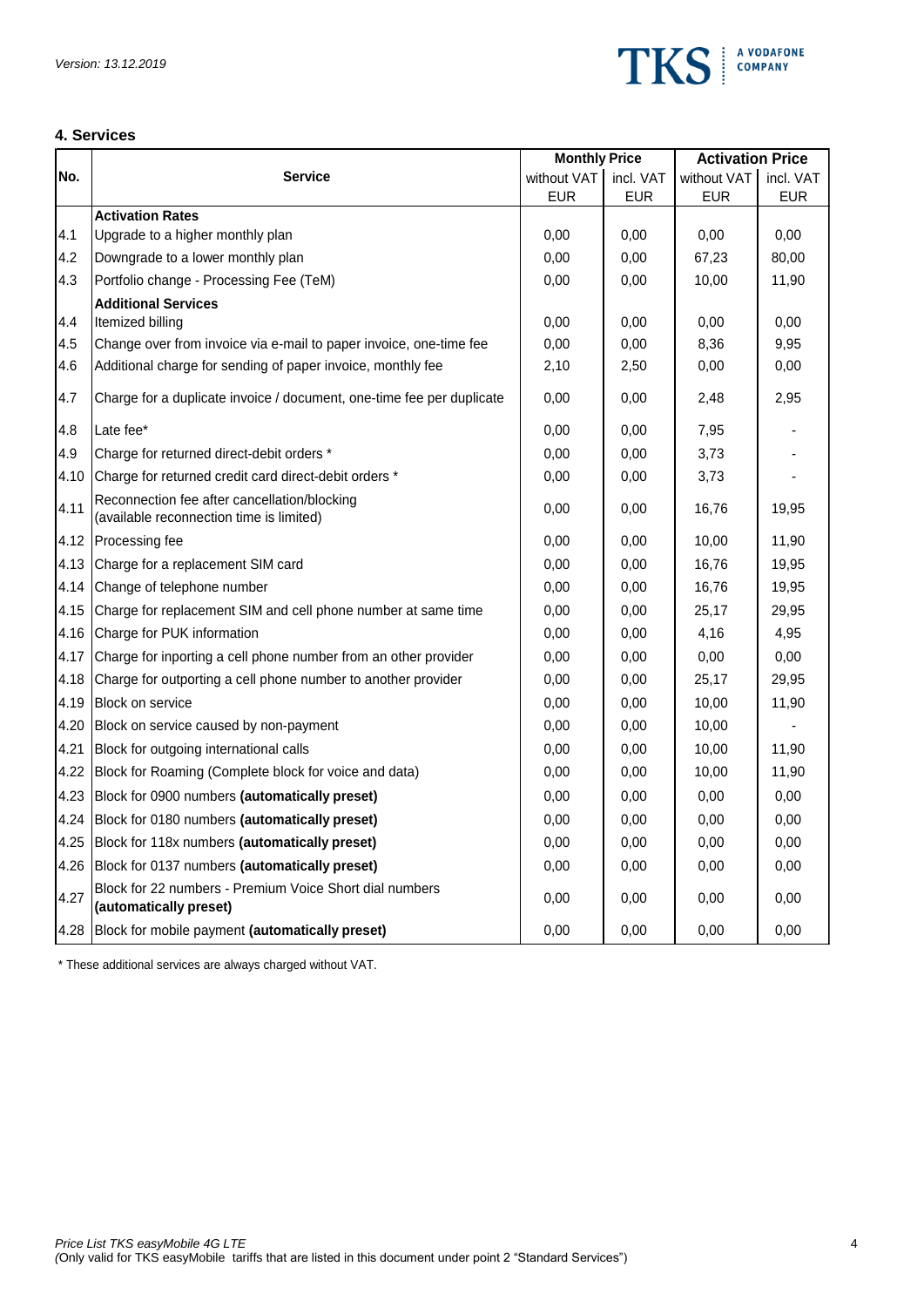

# **5. TKS easyMobile Telephone Connections**

# **5.1 Billing basics**

The price calculation is determined by the connection duration, the kind of connections and the tariff times. The billed connection time generally starts with the acceptation at the called party side. The connection time ends

with the termination of the phone connection. For all phone connections initiated over a TKS easyMobile service a metering rate of 60 seconds applies, if there are no further agreements. Each 60 second time frame will be charged referring to the currently valid pricelist.

# **5.2 Germany connections**

# **5.2.1 German fixed network (Location Germany)**

German fixed network call connections are connections for outgoing calls initiated by the customers themselves, for calling German fixed network phone numbers<sup>1),2)</sup> with area code that are connected through TKS.

1) Phone numbers starting with 00, 01, 031, 0500, 0501, 0601, 0700, 0701, 0800, 0801, 0900, 0901, 0902, 0903, 0904 and 0905 are not billed as German fixed network calls according to the currently valid regulations of the Bundesnetzagentur. Numbers starting with these prefixes and premium rate services not included in any budgets or flat rates.

 $2)$  Phone numbers starting with 032 are not billed as German fixed network calls according to the currently valid regulations of the Bundesnetzagentur. Numbers starting with this prefix are included in the TKS budgets or flat rates. Exceeding the TKS budget will be charged at  $\in$  0.29 per min.

# **5.3 International connections**

Connections are only possible to countries listed on this pricelist. On this price list are only the international costs listed that apply for calls from Germany to a foreign country.

This price list does not apply when you are outside of German.

# **5.4 Connection Prices for National Standard Connections (Location Germany)**

National Standard connection prices vary depending on the tariff rate that was contractually agreed to.

# **5.5 Connection Prices for National Special Connections & Service Connections (Location Germany)**

|     |                                                        | <b>Destination</b> | <b>TKS easyMobile</b><br><b>Price per Minute</b> |                         | <b>Plus per connection</b>       |                         |
|-----|--------------------------------------------------------|--------------------|--------------------------------------------------|-------------------------|----------------------------------|-------------------------|
| No. | <b>Service</b>                                         | <b>Call Number</b> | without VAT<br><b>EUR</b>                        | Incl. VAT<br><b>EUR</b> | <b>Without VAT</b><br><b>EUR</b> | Incl. VAT<br><b>EUR</b> |
| 1   | Emergency Calls, 110/112                               | 110<br>112         | 0                                                | $\Omega$                |                                  |                         |
| 2   | Freephone Service, 0800 / 00800                        | 0800<br>00800      | 0,000                                            | $\Omega$                |                                  |                         |
| l3  | Personal Number (Mo - So 9:00 - 21:00)                 | 700                | 0,370                                            | 0.44                    |                                  |                         |
| l3  | Personal Number (Mo - So 21:00 - 09:00)                | 700                | 0,320                                            | 0,381                   |                                  |                         |
| 14  | TKS easyConnect fixed network & Voice-over-IP,<br>1032 | 032                | 0,244                                            | 0.29                    |                                  |                         |
| 5   | <b>Telephone Directory Inquiries</b>                   |                    |                                                  |                         |                                  |                         |
| 5.1 | Directory Inquiries, 11818                             | 11818              | 1,320                                            | 1,571                   | 0,790                            | 0,940                   |
| 5.2 | Telekom Directory Inquiries, 11833                     | 11833              | 1,190                                            | 1,416                   | 0,630                            | 0,750                   |
| 5.3 | Telekom International Directory Inquiries, 11834       | 11834              | 2,261                                            | 2,691                   |                                  |                         |
| 5.4 | Telekom Directory Inquiries, 11880                     | 11880              | 1,336                                            | 1,590                   | 0,252                            | 0,300                   |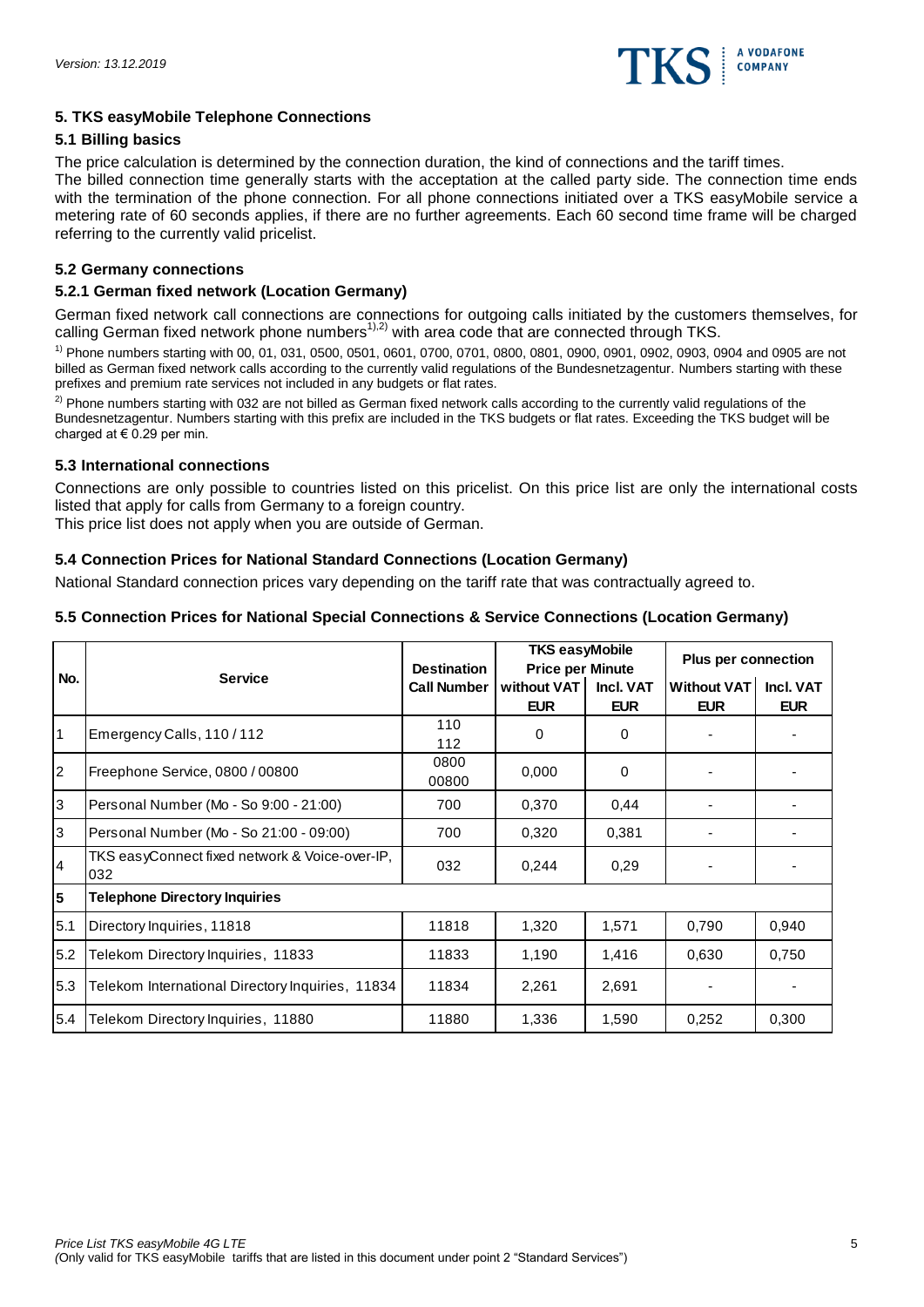

| 6   | Service numbers                     |                      |                                      |           |            |           |
|-----|-------------------------------------|----------------------|--------------------------------------|-----------|------------|-----------|
| 6.1 | Televote, 01370 until 01375         | 01370 until<br>01375 | 0,680                                | 0,810     | 0,21       | 0.25      |
| 6.2 | Televote, 01376                     | 01376                | 0,280                                | 0,333     | 0,253      | 0,3       |
| 6.3 | Televote, 01377                     | 01377                | 0,280                                | 0,333     | 1,00       | 1,19      |
| 6.4 | Televote, 01378 - 01379             | 01378 until<br>01379 | 0,280                                | 0,333     | 0,505      | 0,60      |
| 6.5 | Service, 01801 until 01805          | 0180 until<br>01805  | max. 0,353                           | max. 0,42 | 0,000      | 0,000     |
| 6.6 | Service, 01806                      | 01806                | 0,000                                | 0.000     | max. 0,504 | max. 0.60 |
| 6.7 | Service, 01807                      | 01807                | max. 0,36                            | max., 042 |            |           |
| 6.8 | Sevice, 22 (Mo - So 6:00 - 22:00)   | 22                   | 0,160                                | 0.190     |            |           |
| 6.9 | Service 22. (Mo - So 22:00 - 06:00) | 22                   | 0,110                                | 0.130     |            |           |
|     | 6.10 Service, 0800/00800            | 0800/<br>00800       | 0,000                                | 0,000     |            |           |
|     | 6.11 Service number, 0900           | 0900                 | Price is annoced before<br>connected |           |            |           |

# **5.6 Connection Prices for International Standard Connections (Location Germany)**

| No             | Country group                    | <b>Time frame</b>                   | <b>TKS easyMobile</b><br><b>Price per Minute</b> |                         |  |
|----------------|----------------------------------|-------------------------------------|--------------------------------------------------|-------------------------|--|
|                |                                  |                                     | without VAT<br><b>EUR</b>                        | Incl. VAT<br><b>EUR</b> |  |
|                | Calls to foreign countries       |                                     |                                                  |                         |  |
| 1.1            | Zone 1 (EU)                      | Whole day                           | 0,190                                            | 0,226                   |  |
| 1.2            |                                  | Peak (Mo till Fr 07:00 till 18:00h) | 0,832                                            | 0,990                   |  |
|                | Zone 1 (Europe)                  | Off Peak (rest of the time)         | 0,580                                            | 0,690                   |  |
| 1.3            | Zone 2 (USA & Canada)            | Whole day                           | 0,832                                            | 0,990                   |  |
| 1.4            | Zone 3 (Rest of the World)       | Whole day                           | 1,630                                            | 1,940                   |  |
| $\overline{2}$ | Video calls to foreign countries |                                     |                                                  |                         |  |
| 2.1            | Zone 1 (Europe)                  | Peak (Mo till Fr 07:00 till 18:00h) | 1,630                                            | 1,940                   |  |
|                |                                  | Off Peak (rest of the time)         | 1,110                                            | 1,320                   |  |
| 2.3            | IUSA & Canada                    | Whole day                           | 1,714                                            | 2,040                   |  |
| 2.4            | Rest of the World                | Whole day                           | 2,580                                            | 3,070                   |  |

# **5.7 Additional Options for International Connections (Location Germany)**

|     |                                                                                      |             | <b>Price</b> | <b>Activation Price</b> |            |  |
|-----|--------------------------------------------------------------------------------------|-------------|--------------|-------------------------|------------|--|
| No. | <b>Service</b>                                                                       | without VAT | incl. VAT    | without VAT             | incl. VAT  |  |
|     |                                                                                      | EUR         | <b>EUR</b>   | EUR                     | <b>EUR</b> |  |
|     | <b>Additional Options - International</b>                                            |             |              |                         |            |  |
| 1.1 | International Minuten Option***<br>60 Minutes for calls to listed countries, monthly | 4.20        | 5.00         | 0.00                    | 0.00       |  |

\*\*\* Only available with TKS 4G S - XXL tarrifs. Only valid for calls from Germany to the countries listed in "International Minuten Option country list"

#### **International Minuten Option country list**

Belgium, Austria, Bulgaria, Croatia, Cyprus , Czech Republic, Denmark, Estonia, Finland, France, French Guiana, Gibraltar, Great Britain, Greece, Guadeloupe , Hungary, Iceland, Ireland, Italy, Latvia, Liechtenstein, Lithuania, Luxembourg, Malta , Martinique, Netherlands, Norway, Poland, Portugal , Romania, Slovakia, Slovenia, Spain, Sweden, Switzerland, Turkey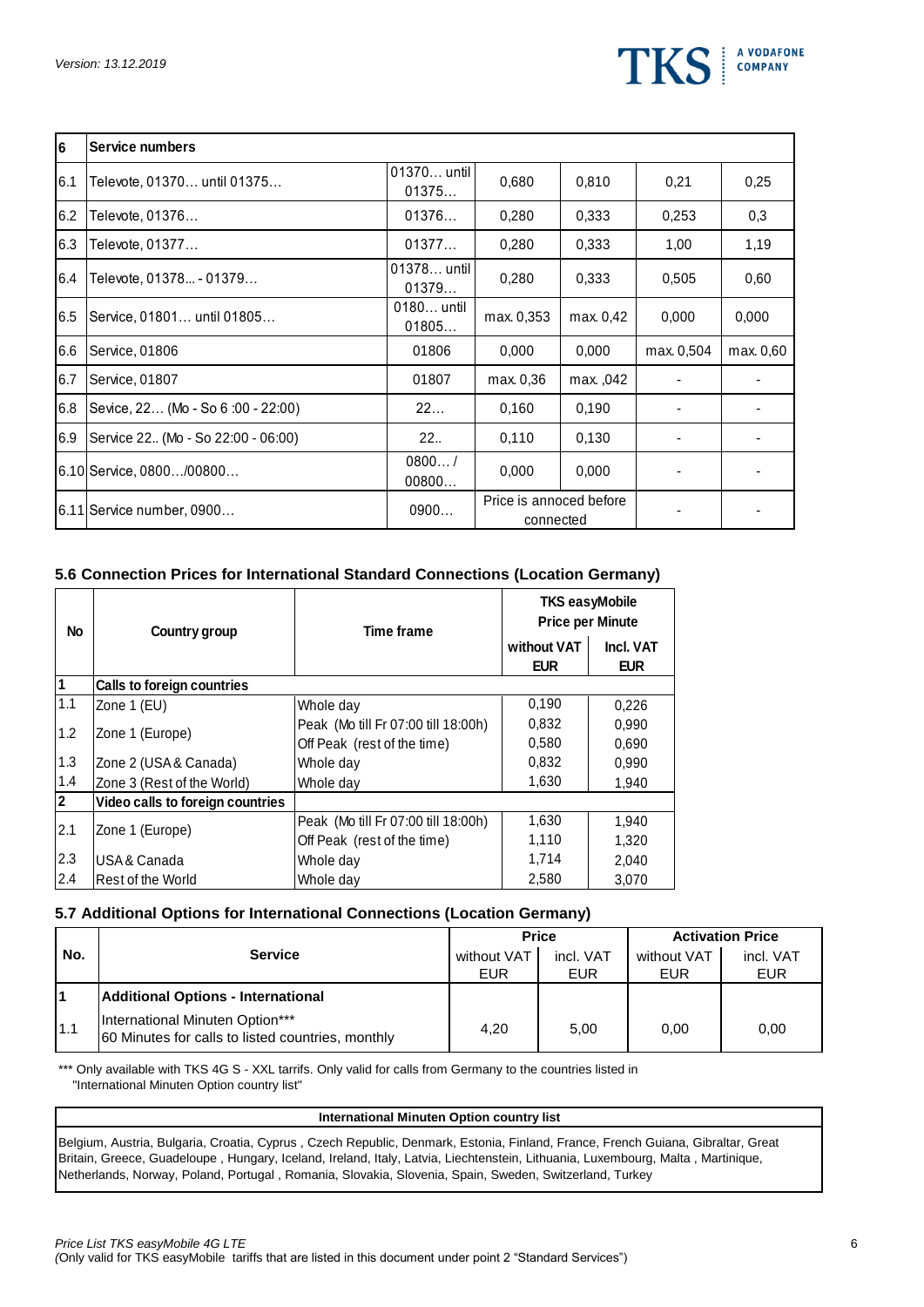

# **5.8 Connection Prices for International Standard Connections (Roaming)**

|                         |                                                                                    | <b>TKS easyMobile</b>   |                                         |  |  |
|-------------------------|------------------------------------------------------------------------------------|-------------------------|-----------------------------------------|--|--|
|                         |                                                                                    | <b>Price per Minute</b> |                                         |  |  |
| <b>No</b>               | Country group                                                                      | without VAT EUR         | Incl. VAT<br><b>EUR</b>                 |  |  |
| $\vert$ 1               | Calls made outside of Germany (Roaming) - only with Vodafone Partner network       |                         |                                         |  |  |
| 1.2                     | EU                                                                                 |                         |                                         |  |  |
| 1.2.1                   | 4G LTE smartphone tariff                                                           | 0,000                   | 0,000                                   |  |  |
| 1.2.2                   | ECO Start (within tariff buget)                                                    | 0,000                   | 0,000                                   |  |  |
| 1.2.3                   | ECO Start (exceeding the tariff buget)                                             | 0,160                   | 0,190                                   |  |  |
| 1.2.3                   | <b>ECO Flat</b>                                                                    | 0,000                   | 0,000                                   |  |  |
| 1.3                     | Europe 1                                                                           | 0,916                   | 1,090                                   |  |  |
| 1.4                     | Europe 2, USA & Canada                                                             | 1,471                   | 1,750                                   |  |  |
| 1.5                     | World 1                                                                            | 2,295                   | 2,730                                   |  |  |
| 1.6                     | World 2                                                                            | 4,606                   | 5,480                                   |  |  |
| $\overline{\mathbf{2}}$ | Calls received outside of Germany (Roaming) - only with Vodafone Partner network   |                         |                                         |  |  |
| 2.1                     | EU                                                                                 |                         |                                         |  |  |
| 2.1.1                   | 4G LTE smartphone tariff                                                           | 0,000                   | 0,000                                   |  |  |
| 2.1.2                   | <b>ECO Start (within tariff buget)</b>                                             | 0,000                   | 0,000                                   |  |  |
| 2.1.3                   | ECO Start (exceeding the tariff buget)                                             | 0,000                   | 0,000                                   |  |  |
| 2.1.4                   | <b>ECO Flat</b>                                                                    | 0,000                   | 0,000                                   |  |  |
| 2.2                     | Europe                                                                             | 0,614                   | 0,730                                   |  |  |
| 2.3                     | USA, Canada                                                                        | 0,706                   | 0,840                                   |  |  |
| 2.4                     | Rest of the World                                                                  | 1,530                   | 1,820                                   |  |  |
| $\overline{\mathbf{3}}$ | Outgoing text messages outside of Germany (Roaming) - only with VF Partner network |                         |                                         |  |  |
| 3.1                     | EU                                                                                 |                         |                                         |  |  |
| 3.1.1                   | 4G LTE smartphone tariff                                                           | 0,000                   | 0,000                                   |  |  |
| 3.1.2                   | ECO Start (within tariff buget)                                                    | 0,017                   | 0,020                                   |  |  |
| 3.1.3                   | ECO Start (exceeding the tariff buget)                                             | 0,059                   | 0,070                                   |  |  |
| 3.1.4                   | <b>ECO Flat</b>                                                                    | 0,017                   | 0,020                                   |  |  |
| 3.2                     | All other countries                                                                | 0,412                   | 0,490                                   |  |  |
| $\overline{\mathbf{4}}$ | Incoming text messages outside of Germany (Roaming) - only with VF Partner network |                         |                                         |  |  |
| 4.1                     | All countries                                                                      | 0,000                   | 0,000                                   |  |  |
| 5                       | Outgoing MMS outside of Germany (Roaming) - only with VF Partner networks          |                         |                                         |  |  |
| 5.1                     | EU                                                                                 |                         |                                         |  |  |
| 5.1.1                   | 4G LTE smartphone tariff                                                           | 0,050                   | 0,060                                   |  |  |
| 5.1.2                   | <b>ECO Start (within tariff buget)</b>                                             | 0,050                   | 0,060                                   |  |  |
| 5.1.3                   | ECO Start (exceeding the tariff buget)                                             | 0,202                   | 0,240                                   |  |  |
| 5.1.4                   | <b>ECO Flat</b>                                                                    | 0,050                   | 0,060                                   |  |  |
| 5.2                     | Switzerland                                                                        | 0,831                   | 0,990                                   |  |  |
| 5.3                     | Rest of the World                                                                  | 0,109                   | 0,129                                   |  |  |
| 6                       | Incoming MMS outside of Germany (Roaming) - only with VF Partner networks          |                         |                                         |  |  |
| 6.1                     | <b>EU</b><br>Switzerland                                                           | 0,000                   | 0,000                                   |  |  |
| 6.2                     | Rest of the World                                                                  | 0,000<br>0,664          | 0,000                                   |  |  |
| 6.3                     |                                                                                    |                         | 0,790                                   |  |  |
| $\mathbf{z}$            | Data usage outside of Germany (Roaming) - only with VF Partner networks            |                         |                                         |  |  |
| 7.1                     | EU - Data usage according to the original plan                                     | 0,000                   | 0,000                                   |  |  |
| 7.2                     | Rest of the World                                                                  |                         | Refer to 5.9 Additional Roaming Options |  |  |

**Important:** Prices are only valid when using a Vodafone Partner Network.

Prices for calls made or received within other networks may vary.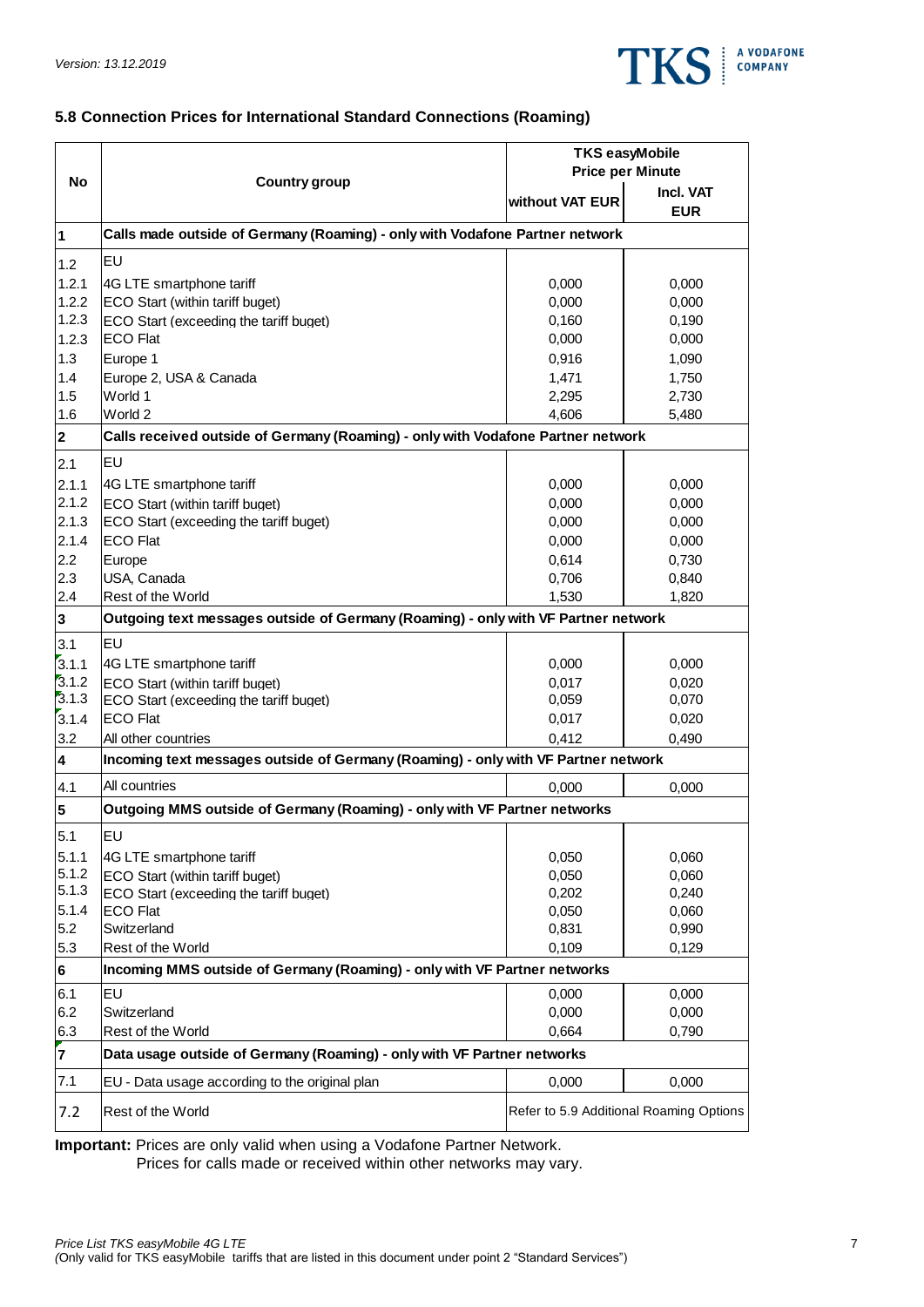

# **5.9 Additional Roaming Options**

|                |                                                                                                              |             | <b>Price</b> |             | <b>Activation Price</b> |
|----------------|--------------------------------------------------------------------------------------------------------------|-------------|--------------|-------------|-------------------------|
| No.            | <b>Service</b>                                                                                               | without VAT | incl. VAT    | without VAT | incl. VAT               |
|                |                                                                                                              | <b>EUR</b>  | <b>EUR</b>   | <b>EUR</b>  | <b>EUR</b>              |
|                | <b>Additional Options - Roaming</b>                                                                          |             |              |             |                         |
| $\overline{1}$ | easyTravel Day EU****<br>(only available with TKS Eco Flat), daily                                           | 5,04        | 5,99         | 0.00        | 0,00                    |
| 2              | easyTravel Day Turkey, Switzerland, USA & Canada<br>(only available with TKS 4G & 4G LTE tariffs), daily     | 5,04        | 5,99         | 0,00        | 0.00                    |
| 3              | easyTravel Day Turkey, Switzerland, USA & Canada<br>(only available with TKS Eco Start), daily               | 8,40        | 9,99         | 0,00        | 0,00                    |
| 4              | easyTravel Week Turkey, Switzerland, USA &<br>Canada (only available with TKS 4G & 4G LTE<br>tariffs) weekly | 16,80       | 19,99        | 0,00        | 0,00                    |
| 5              | ReisePaket World Day****<br>(only available with TKS 4G tariffs), daily                                      | 6,71        | 7,99         | 0.00        | 0,00                    |
| 16             | ReisePaket World Week****<br>(only availbale with TKS 4G tarrifs), weekly                                    | 25,20       | 29,99        | 0.00        | 0,00                    |
| $\overline{7}$ | ReisePaket Plus EU****<br>(only available with TKS Eco Start)                                                | 2,51        | 2,99         | 0.00        | 0.00                    |
| 8              | ReisePaket Plus Turkey, Switzerland, USA &<br>Canada (only available with TKS Eco Start)                     | 5,04        | 5,99         | 0,00        | 0,00                    |

\*\*\*\* only available in listed countries. These options have to be requested in the respective country per SMS by the customer.

#### **easyTravel EU country list**

Andorra, Austria, Belgium, Bulgaria, Croatia, Cyprus (not including North Cyprus), Czech Republic, Denmark, Estonia, Faroe<br>Islands, Finland, France (not including Monaco), French Guiana, French West Indies, Gibraltar, Grea Islands, Finland, France (not including Monaco), French Guiana, French West Indies, Gibraltar, Great Britain, Greece, Guadeloupe, Guernsey (GB), Hungary, Iceland, Ireland, Isle of Man (GB), Italy, Jersey, La Reunion, Latvi Guadeloupe, Guernsey (GB), Hungary, Iceland, Ireland, Isle of Man (GB), Italy, Jersey, La Reunion, Latvia, Liechtenstein,

#### **Reisepaket World country list**

Afghanistan, Albania, Algeria, Antigua and Barbuda, Argentina, Armenia, Aruba, Australia, Azerbaijan, Bahrain, Bangladesh, Barbados, Belarus, Bermuda, Brazil, British Virgin Islands, Bosnia and Herzegovina, Brunei Darusslam, Cambodia, Cayman<br>Island, Chile, China, Colombia, Costa Rica, Curacao (Netherlands Antilles), Democratic Republic of the Island, Chile, China, Colombia, Costa Rica, Curacao (Netherlands Antilles), Democratic Republic of the Congo, Dominican Republic, Ecuador, Egypt, EL Salvador, Fiji, Georgia, Ghana, Guatemala, Guyana, Honduras, Hong Kong, India, Indonesia, Iran Island, Chile, China, Colombia, Costa Rica, Curacao (Netherlands Antilles), Democratic Republic of the Congo, Dominican<br>Republic, Ecuador, Egypt, EL Salvador, Fiji, Georgia, Ghana, Guatemala, Guyana, Honduras, Hong Kong, I Republic, Ecuador, Egypt, EL Salvador, Fiji, Georgia, Ghana, Guatemala, Guyana, Honduras, Hong Kong, India, Indonesia, Irar<br>(Islamic Republic of), Iraq, Israel, Jamaica, Japan, Jordan, Kazakhstan, Kenya, Kosovo, Kuw ait, K Saint Lucia, Saint Vincent, Saudi Arabia, Serbia, Singapore, South Africa, South Korea, Sri Lanka, Surinam, Tajikistan, Tanzania, Macedonia, Malaysia, Mexico, Mongolia, Montenegro, Morocco, Moldova, Mozambique, Myanmar, New Zealand, Niger, Nigeria,<br>Nicaragua, Qatar, Oman, Pakistan, Palestinian Territory, Panama, Paraguay, Peru, Philippines, Puerto Ri

#### **ReisePaket Plus EU country list**

Andorra, Austria, Belgium, Bulgaria, Croatia, Cyprus (not including North Cyprus), Czech Republic, Denmark, Estonia, Faroe<br>Islands, Finland, France (not including Monaco), French Guiana, Gibraltar, Great Britain, Greece, G Islands, Finland, France (not including Monaco), French Guiana, Gibraltar, Great Britain, Greece, Guadeloupe, Guernsey (GB), Hungary, Iceland, Ireland, Isle of Man (GB), Italy, Jersey, Latvia, Liechtenstein, Lithuania, Luxembourg, Malta, Martinique,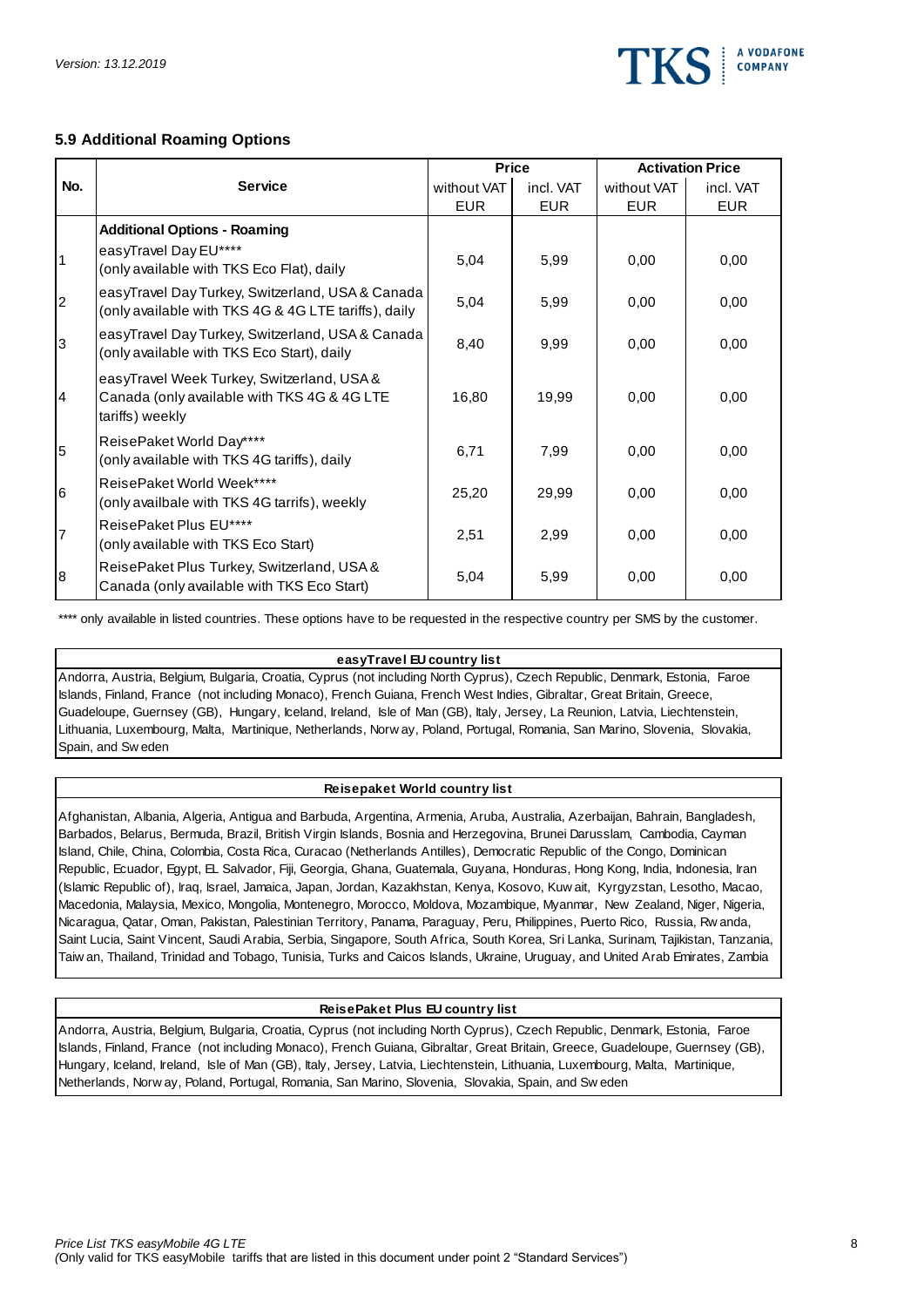

# **5.10 Country Overview**

| No                      | <b>Country</b>                                  | Zone for<br><b>International calls</b> | Country group for<br>outgoing calls<br>(Roaming) | Country group for<br>incoming calls<br>(Roaming) | Zone for<br>data usage<br>(Roaming) |
|-------------------------|-------------------------------------------------|----------------------------------------|--------------------------------------------------|--------------------------------------------------|-------------------------------------|
| 1                       | Afghanistan                                     | Rest of the World                      | World 1                                          | Rest of the World                                | 3                                   |
| $\overline{\mathbf{c}}$ | Albania                                         | Zone 2 (Europe)                        | Europe 2, USA & Canada                           | Europe                                           | $\overline{c}$                      |
| 3                       | Algeria                                         | Zone 2 (Europe)                        | World 1                                          | Europe                                           | 3                                   |
| 4                       | Andorra                                         | Zone 2 (Europe)                        | Europe 1                                         | Europe                                           |                                     |
| 5                       | Angola                                          | Rest of the World                      | World 1                                          | Rest of the World                                | 3                                   |
| 6                       | Antigua & Barbuda                               | Rest of the World                      | World 2                                          | Rest of the World                                | 4                                   |
| 7                       | Argentina                                       | Rest of the World                      | World 1                                          | Rest of the World                                | 3                                   |
| 8                       | Armenia                                         | Rest of the World                      | World 1                                          | Rest of the World                                | 3                                   |
| 9                       | Aruba                                           | Rest of the World                      | World 1                                          | Rest of the World                                |                                     |
| 10                      | Australia                                       | Rest of the World                      | World 1                                          | Rest of the World                                | 3                                   |
| 11                      | Austria                                         | Zone 1 (EU)                            | EU                                               | EU                                               | EU                                  |
| 12                      | Autonomous Palestinian                          | Zone 2 (Europe)                        | World 1                                          | Europe                                           | 3                                   |
| 13                      | Azerbaijan                                      | Rest of the World                      | World 2                                          | Rest of the World                                | 4                                   |
| 14                      | <b>Bahamas</b>                                  | Rest of the World                      | World 2                                          | Rest of the World                                | 3                                   |
| 15                      | <b>Bahrain</b>                                  | Rest of the World                      | World 1                                          | Rest of the World                                | 3                                   |
| 16                      | Bangladesh                                      | Rest of the World                      | World 2                                          | Rest of the World                                | $\overline{\mathbf{4}}$             |
| 17                      | <b>Barbados</b>                                 | Rest of the World                      | World 1                                          | Rest of the World                                | 3                                   |
| 18                      | <b>Belarus</b>                                  | Zone 2 (Europe)                        | World 1                                          | Europe                                           | 3                                   |
| 19                      | Belgium                                         | Zone 1 (EU)                            | EU                                               | EU                                               | EU                                  |
| 20                      | <b>Belize</b>                                   | Rest of the World                      | World 2                                          | Rest of the World                                |                                     |
| 21                      | Benin                                           | Rest of the World                      | World 2                                          | Rest of the World                                | 4                                   |
| 22                      | Bermuda                                         | Rest of the World                      | World 1                                          | Rest of the World                                | 3                                   |
| 23                      | <b>Bhutan</b>                                   | Rest of the World                      | World 2                                          | Rest of the World                                | $\blacksquare$                      |
| 24                      | <b>Bolivia</b>                                  | Rest of the World                      | World 1                                          | Rest of the World                                | 3                                   |
| 25                      | Bosnia and Herzegovina                          | Zone 2 (Europe)                        | Europe 2, USA & Canada                           | Europe                                           | $\overline{c}$                      |
| 27<br>28                | <b>Botswana</b>                                 | Rest of the World<br>Rest of the World | World 1<br>World 1                               | Rest of the World<br>Rest of the World           | 3                                   |
| 29                      | <b>Brazil</b>                                   | Rest of the World                      | World 1                                          | Rest of the World                                |                                     |
| 30                      | <b>British Virgin Islands</b>                   | Rest of the World                      |                                                  |                                                  | 3                                   |
| 32                      | <b>Brunei</b>                                   | Zone 1 (EU)                            | World 1<br>EU                                    | Rest of the World<br>EU                          | EU                                  |
| 33                      | <b>Bulgaria</b><br><b>Burkina Faso</b>          | Rest of the World                      | World 1                                          | Rest of the World                                | 3                                   |
| 34                      | <b>Burundi</b>                                  | Rest of the World                      | World 1                                          | Rest of the World                                |                                     |
| 35                      | Cambodia                                        | Rest of the World                      | World 2                                          | Rest of the World                                | 4                                   |
| 36                      | Cameroon                                        | Rest of the World                      | World 1                                          | Rest of the World                                | 3                                   |
| 37                      | Canada                                          | USA/Canada                             | Europe 2, USA & Canada                           | USA/Canada                                       | $\overline{c}$                      |
| 38                      | Cape Verde Islands                              | Rest of the World                      | World 2                                          | Rest of the World                                | 3                                   |
| 40                      | Cayman Island                                   | Rest of the World                      | World 1                                          | Rest of the World                                | 3                                   |
| 41                      | Chad                                            | Rest of the World                      | World 2                                          | Rest of the World                                | $\overline{\mathbf{4}}$             |
| 42                      | Chile                                           | Rest of the World                      | World 1                                          | Rest of the World                                | 3                                   |
| 43                      | China                                           | Rest of the World                      | World 1                                          | Rest of the World                                | 3                                   |
| 44                      | Colombia                                        | Rest of the World                      | World 1                                          | Rest of the World                                | 3                                   |
| 45                      | Dem Republic of Congo                           | Rest of the World                      | World 1                                          | Rest of the World                                | 3                                   |
| 46                      | Costa Rica                                      | Rest of the World                      | World 1                                          | Rest of the World                                | 3                                   |
| 48                      | Croatia                                         | Zone 1 (EU)                            | EU                                               | EU                                               | EU                                  |
| 49                      | Cuba                                            | Rest of the World                      | World 2                                          | Rest of the World                                | 4                                   |
| 50                      | Curacao                                         | Rest of the World                      | World 1                                          | Rest of the World                                |                                     |
| 51                      | <b>Netherland Antilles</b>                      | Rest oft he World                      | World 1                                          | Rest of the World                                | 3                                   |
| 52                      | Cyprus (excl. Turkish<br>Republic North Cyprus) | Zone 1 (EU)                            | EU                                               | EU                                               | EU                                  |
| 53                      | Czech Republic                                  | Zone 1 (EU)                            | EU                                               | EU                                               | EU                                  |
| 54                      | Denmark                                         | Zone 1 (EU)                            | EU                                               | EU                                               | EU                                  |
| 56                      | Djibouti                                        | Rest of the World                      | World 1                                          | Rest of the World                                | $\blacksquare$                      |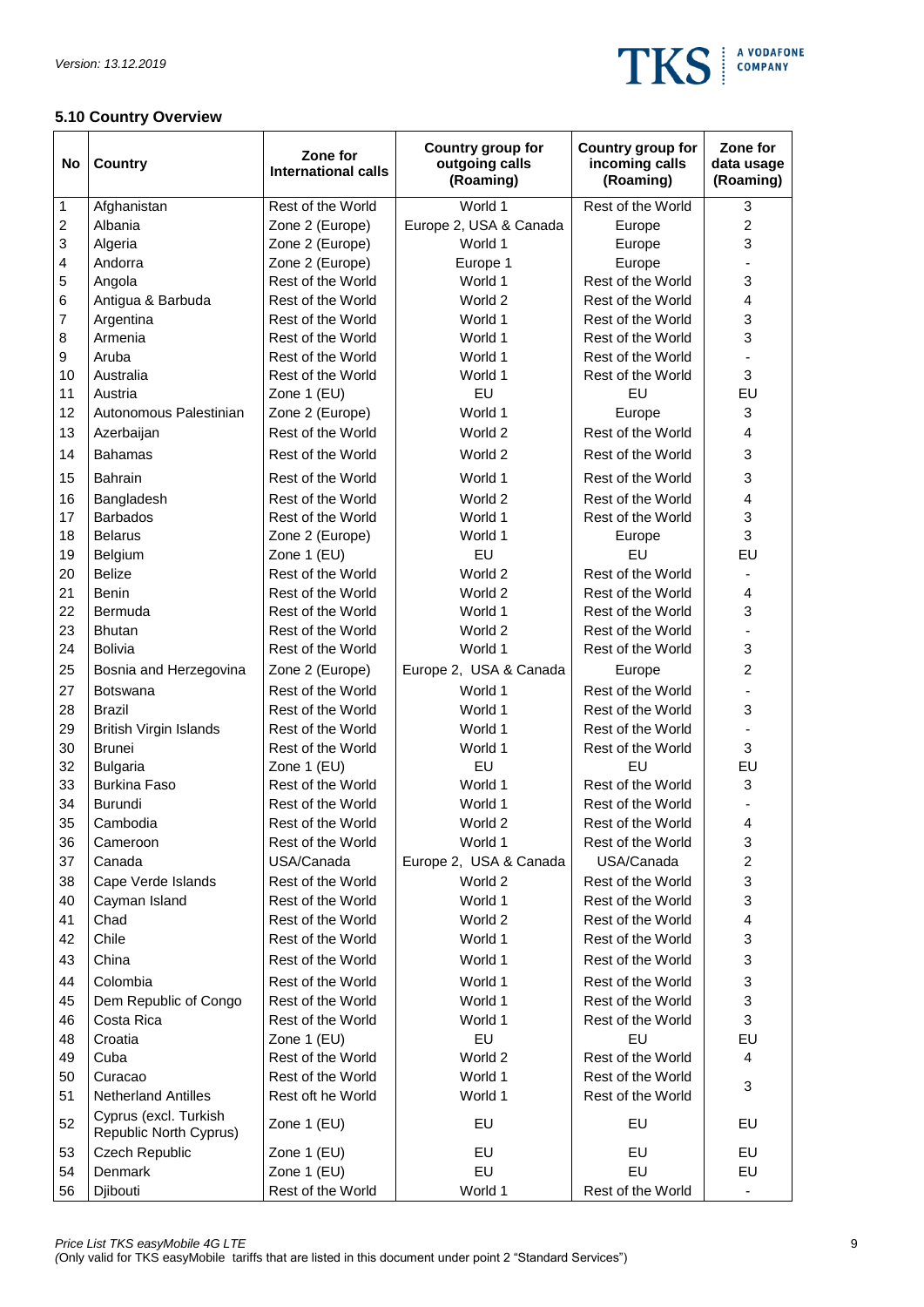

| No         | <b>Country</b>            | Zone for<br><b>International calls</b> | Country group for<br>outgoing calls<br>(Roaming) | Country group for<br>incoming calls<br>(Roaming) | Zone for<br>data usage<br>(Roaming) |
|------------|---------------------------|----------------------------------------|--------------------------------------------------|--------------------------------------------------|-------------------------------------|
| 57         | Dominican Republic        | Rest of the World                      | World 1                                          | Rest of the World                                | 3                                   |
| 58         | East Timor                | Rest of the World                      | World 1                                          | Rest of the World                                |                                     |
| 59         | Ecuador                   | Rest of the World                      | World 1                                          | Rest of the World                                | 3                                   |
| 60         | Egypt                     | Zone 2 (Europe)                        | World 1                                          | Europe                                           | 3                                   |
| 61         | El Salvador               | Rest of the World                      | World 1                                          | Rest of the World                                |                                     |
| 63         | <b>Equatorial Guinea</b>  | Rest of the World                      | World 2                                          | Rest of the World                                | 4                                   |
| 64         | Estonia                   | Zone 1 (EU)                            | EU                                               | EU                                               | EU                                  |
| 65         | Ethiopia                  | Rest of the World                      | World 1                                          | Rest of the World                                |                                     |
| 66         | Faroe Islands             | Zone 2 (Europe)                        | Europe 1                                         | Europe                                           | 1                                   |
| 67         | Fiji                      | Rest of the World                      | World 1                                          | Rest of the World                                | 3                                   |
| 68         | Finland                   | Zone 1 (EU)                            | EU                                               | EU                                               | EU                                  |
| 69         | France                    | Zone 1 (EU)                            | EU                                               | EU                                               | EU                                  |
| 71         | French Guiana             | Rest of the World                      | EU                                               | EU                                               | EU                                  |
| 72         | French Polynesia          | Rest of the World                      | World 2                                          | Rest of the World                                | 4                                   |
| 73         | <b>French West Indies</b> | Zone 2 (Europe)                        | EU                                               | EU                                               | EU                                  |
| 74         | Gabon                     | Rest of the World                      | World 1                                          | Rest of the World                                | 3                                   |
| 75         | Gambia                    | Rest of the World                      | World 1                                          | Rest of the World                                |                                     |
| 76         | Georgia                   | Rest of the World                      | World 1                                          | Rest of the World                                | 3                                   |
| 77         | Ghana                     | Rest of the World                      | World 1                                          | Rest of the World                                | 3                                   |
| 79         | Gibraltar                 | Zone 2 (Europe)                        | EU                                               | EU                                               | EU                                  |
| 80         | <b>Great Britain</b>      | Zone 1 (EU)                            | EU                                               | EU                                               | EU                                  |
| 81         | Greece                    | Zone 1 (EU)                            | EU                                               | EU                                               | EU                                  |
| 82         | Greenland                 | Zone 2 (Europe)                        | Europe 1                                         | Rest of the World                                |                                     |
| 83         | Guadeloupe                | Rest of the World                      | EU                                               | EU                                               | EU                                  |
| 84         | Guam                      | Rest of the World                      | World 1                                          | Rest of the World                                | 3                                   |
| 85         | Guatemala                 | Rest of the World                      | World 1                                          | Rest of the World                                | 3                                   |
| 87         | Guernsey (GB)             | Zone 2 (Europe)                        | Europe 1                                         | Europe                                           | 1                                   |
| 88         | Guinea                    | Rest of the World                      | World 1                                          | Rest of the World                                |                                     |
| 89         | Guyana                    | Rest of the World                      | World 1                                          | Rest of the World                                | 3                                   |
| 90         | Honduras                  | Rest of the World                      | World 1                                          | Rest of the World                                | 3                                   |
| 91         | Hongkong                  | Rest of the World                      | World 1                                          | Rest of the World                                | 3                                   |
| 92         | Hungary                   | Zone 1 (EU)                            | EU                                               | EU                                               | EU                                  |
| 94         | Iceland                   | Zone 1 (EU)                            | EU                                               | EU                                               | EU                                  |
| 95         | India                     | Rest of the World                      | World 1                                          | Rest of the World                                | 3                                   |
| 96         | Indonesia                 | Rest of the World                      | World 2                                          | Rest of the World                                | $\overline{\mathbf{4}}$             |
| 97         | Iran                      | Rest of the World                      | World 1                                          | Rest of the World                                | 3                                   |
| 98         | Iraq                      | Rest of the World                      | World 1                                          | Rest of the World                                | 3                                   |
| 99         | Ireland                   | Zone 1 (EU)                            | EU                                               | EU                                               | EU                                  |
| 100        | Isle of Man (GB)          | Zone 2 (Europe)                        | Europe 1                                         | Europe                                           | 1                                   |
| 102        | Israel                    | Zone 2 (Europe)                        | World 1<br>EU                                    | Europe<br>EU                                     | 3<br>EU                             |
| 103        | Italy                     | Zone 1 (EU)                            |                                                  |                                                  |                                     |
| 104        | Ivory Coast               | Rest of the World<br>Rest of the World | World 1                                          | Rest of the World                                | 3<br>3                              |
| 105        | Jamaica                   |                                        | World 1                                          | Rest of the World                                |                                     |
| 106<br>107 | Japan<br>Jersey (GB)      | Rest of the World                      | World 1                                          | Rest of the World                                | 3<br>1                              |
| 109        | Jordan                    | Zone 2 (Europe)<br>Zone 2 (Europe)     | Europe 1<br>World 1                              | Europe<br>Europe                                 | 3                                   |
| 110        | Kazakhstan                | Rest of the World                      | World 1                                          | Rest of the World                                | 3                                   |
| 111        | Kenya                     | Rest of the World                      | World 2                                          | Rest of the World                                | 4                                   |
| 112        | Kosovo                    | Zone 2 (Europe)                        | Europe 2, USA & Canada                           | Europe                                           | $\overline{c}$                      |
| 113        | Kuwait                    | Rest of the World                      | World 1                                          | Rest of the World                                | 3                                   |
| 114        | Kyrgyzstan                | Rest of the World                      | World 1                                          | Rest of the World                                | 3                                   |
| 115        | La Reunion                | Rest of the World                      | EU                                               | EU                                               | EU                                  |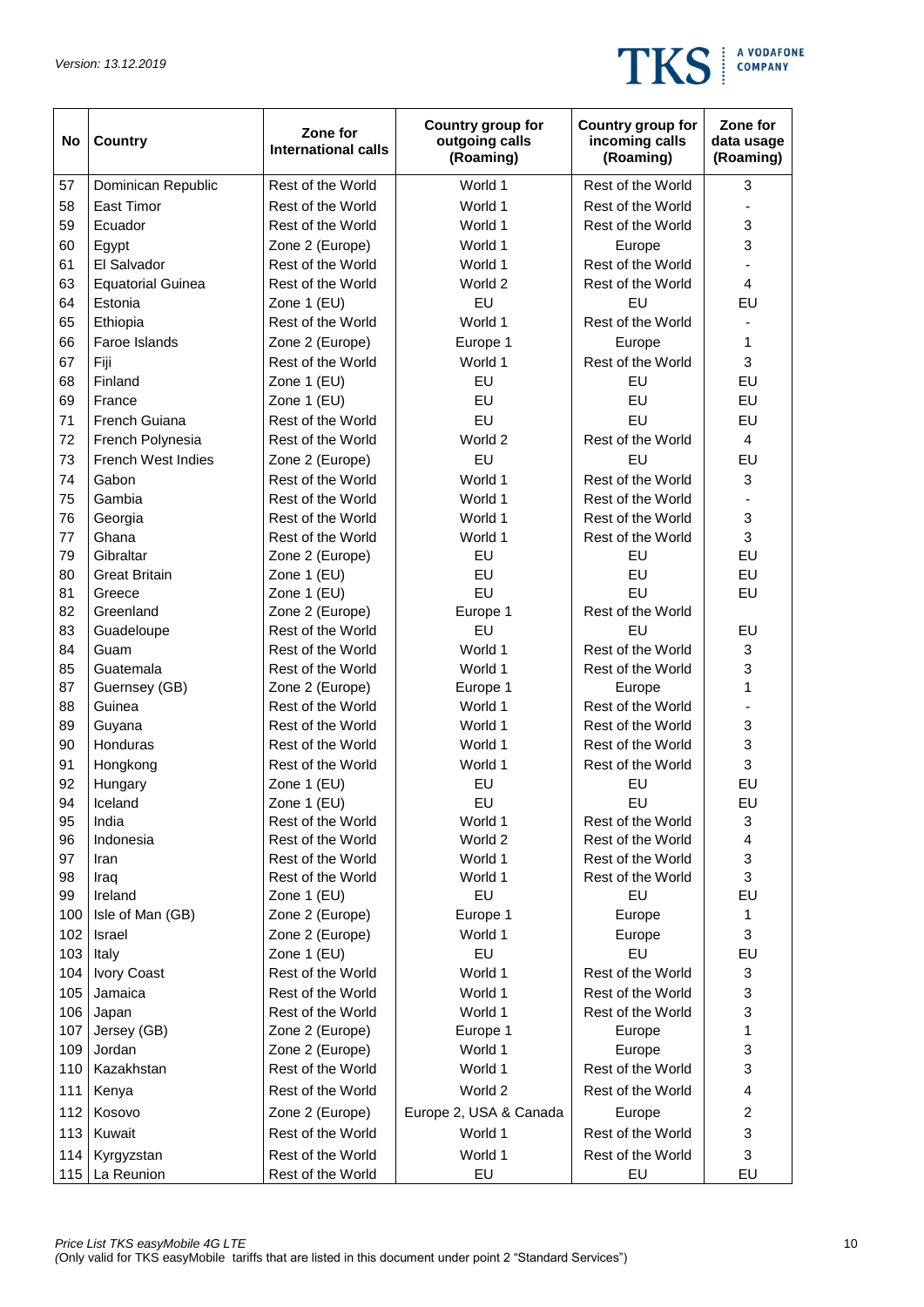

| No  | <b>Country</b>              | Zone for<br><b>International calls</b> | Country group for<br>outgoing calls<br>(Roaming) | Country group for<br>incoming calls<br>(Roaming) | Zone for<br>data usage<br>(Roaming) |
|-----|-----------------------------|----------------------------------------|--------------------------------------------------|--------------------------------------------------|-------------------------------------|
| 117 | Laos                        | Rest of the World                      | World 1                                          | Rest of the World                                |                                     |
| 118 | Latvia                      | Zone 1 (EU)                            | EU                                               | EU                                               | EU                                  |
| 119 | Lebanon                     | Zone 2 (Europe)                        | World 1                                          | Europe                                           |                                     |
| 120 | Lesotho                     | Rest of the World                      | World 1                                          | Rest of the World                                | 3                                   |
| 121 | Liberia                     | Rest of the World                      | World 1                                          | Rest of the World                                | 3                                   |
| 122 | Libya                       | Zone 2 (Europe)                        | World 1                                          | Europe                                           | 3                                   |
| 123 | Liechtenstein               | Zone 1 (EU)                            | EU                                               | EU                                               | EU                                  |
| 125 | Lithuania                   | Zone 1 (EU)                            | EU                                               | EU                                               | EU                                  |
| 126 | Luxembourg                  | Zone 1 (EU)                            | EU                                               | EU                                               | EU                                  |
| 127 | Macau                       | Rest of the World                      | World 1                                          | Rest of the World                                | $\ensuremath{\mathsf{3}}$           |
| 128 | Macedonia                   | Zone 2 (Europe)                        | Europe 2, USA & Canada                           | Europe                                           | $\overline{c}$                      |
| 129 | Madagascar                  | Rest of the World                      | World 1                                          | Rest of the World                                | 3                                   |
| 130 | Malawi                      | Rest of the World                      | World 1                                          | Rest of the World                                | 3                                   |
| 132 | Malaysia                    | Rest of the World                      | World 1                                          | Rest of the World                                | 3                                   |
| 133 | Mali                        | Rest of the World                      | World 1                                          | Rest of the World                                | 3                                   |
| 134 | Malta                       | Zone 1 (EU)                            | EU                                               | EU                                               | EU                                  |
| 135 | <b>Maritime Services</b>    | Rest of the World                      | World 2                                          | Rest of the World                                | $\overline{4}$                      |
| 136 | Martinique                  | Rest of the World                      | EU                                               | EU                                               | EU                                  |
| 137 | Mauritania                  | Rest of the World                      | World 1                                          | Rest of the World                                | ٠                                   |
| 138 | <b>Mauritius</b>            | Rest of the World                      | World 2                                          | Rest of the World                                | 4                                   |
| 140 | Mexico                      | Rest of the World                      | World 2                                          | Rest of the World                                | 4                                   |
| 141 | Moldova                     | Zone 2 (Europe)                        | Europe 2, USA & Canada                           | Europe                                           | 2                                   |
| 142 | Monaco                      | Rest of the World                      | Europe 1                                         | Europe                                           | 1                                   |
| 143 | Mongolia                    | Rest of the World                      | World 2                                          | Rest of the World                                | 4                                   |
| 144 | Montenegro                  | Zone 2 (Europe)                        | World 2                                          | Europe                                           | 4                                   |
| 145 | Morocco                     | Zone 2 (Europe)                        | World 1                                          | Europe                                           | 3                                   |
| 146 | Mozambique                  | Rest of the World                      | World 2                                          | Rest of the World                                | 4                                   |
| 148 | Myanmar                     | Rest of the World                      | World 1                                          | Rest of the World                                | 3                                   |
| 149 | Namibia                     | Rest of the World                      | World 1                                          | Rest of the World                                | 3                                   |
| 150 | Nepal                       | Rest of the World                      | World 1                                          | Rest of the World                                | 3                                   |
| 151 | Netherlands                 | Zone 1 (EU)                            | EU                                               | EU                                               | EU                                  |
| 152 | <b>Netherlands Antilles</b> | Rest of the World                      | World 1                                          | Rest of the World                                |                                     |
| 153 | New Caledonia               | Rest of the World                      | World 1                                          | Rest of the World                                |                                     |
| 154 | New Zealand                 | Rest of the World                      | World 1                                          | Rest of the World                                | 3                                   |
| 156 | Nicaragua                   | Rest of the World                      | World 2                                          | Rest of the World                                | 4                                   |
| 157 | Niger                       | Rest of the World                      | World 1                                          | Rest of the World                                | 3                                   |
| 158 | Nigeria                     | Rest of the World                      | World 1                                          | Rest of the World                                | 3                                   |
| 159 | Norfolk Island              | Rest of the World                      | World 1                                          | Rest of the World                                |                                     |
| 160 | Norway                      | Zone 1 (EU)                            | EU                                               | EU                                               | EU                                  |
| 161 | Oman                        | Rest of the World                      | World 1                                          | Rest of the World                                | 3                                   |
| 163 | Pakistan                    | Rest of the World                      | World 1                                          | Rest of the World                                | 3                                   |
| 164 | Panama                      | Rest of the World                      | World 1                                          | Rest of the World                                | 3                                   |
| 165 | Papua New Guinea            | Rest of the World                      | World 1                                          | Rest of the World                                | 3                                   |
| 166 | Paraguay                    | Rest of the World                      | World 1                                          | Rest of the World                                | 3                                   |
| 167 | Peru                        | Rest of the World                      | World 1                                          | Rest of the World                                | 3                                   |
| 168 | Philippines                 | Rest of the World                      | World 2                                          | Rest of the World                                | $\overline{\mathbf{4}}$             |
| 169 | Poland                      | Zone 1 (EU)                            | EU                                               | EU                                               | EU                                  |
| 171 | Portugal                    | Zone 1 (EU)                            | EU                                               | EU                                               | EU                                  |
| 172 | Puerto Rico                 | Rest of the World                      | World 1                                          | Rest of the World                                | 3                                   |
| 173 | Qatar                       | Rest of the World                      | World 1                                          | Rest of the World                                | 3                                   |
| 174 | Republic of the Congo       | Rest of the World                      | World 2                                          | Rest of the World                                | 4                                   |
| 175 | Roaming in an Aircraft      | Rest of the World                      | World 2                                          | Rest of the World                                | $\overline{4}$                      |
| 176 | Romania                     | Zone 1 (EU)                            | EU                                               | EU                                               | EU                                  |